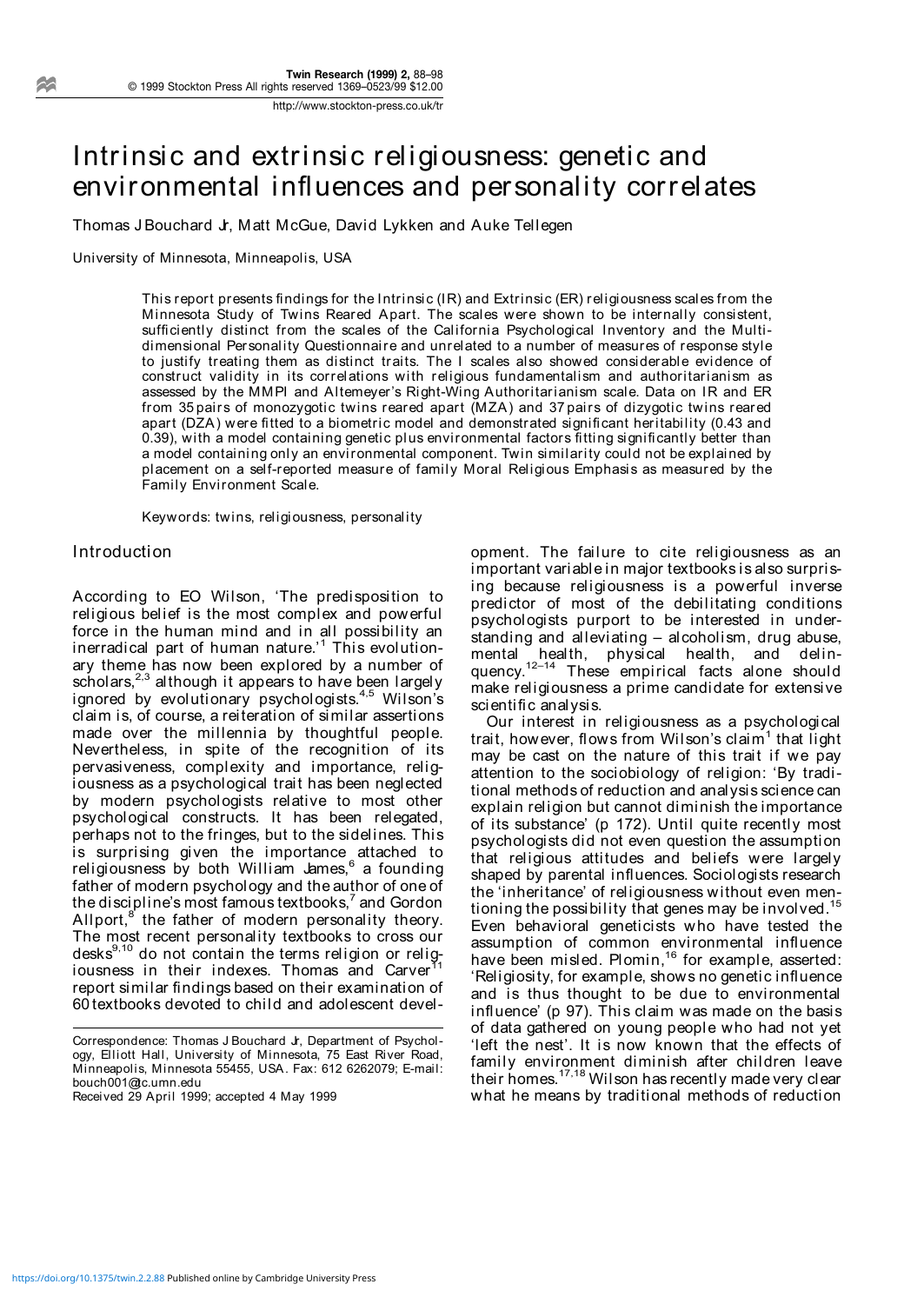and analysis. Specifically they include replication, mensuration, parsimony, heuristics and consilience.<sup>19</sup> We believe a few comments on the first four as they apply to religiousness would be worthwhile. The last, consilience, is unquestionably relevant but beyond the scope of this paper.

## **Replication**

It is now reasonably well established that variation in religiousness is, contrary to widespread belief, moderately influenced by genetic factors.<sup>20</sup> This finding throws all studies of the influence of environmental variables, based on studies of biological families, into serious doubt, as such designs assume rather than test for environmental influences. The finding of genetic influence on any trait raises an entire array of new questions, for example, what is, a) the degree of additive and/or nonadditive genetic influence, b) the nature of the environmental influences (shared or unshared), c) the role of genes and environment on developmental change, d) the influence of assortative mating, etc. We already have some inklings regarding these influences, but it should be clear that such findings must also be subjected to constructive replication. Constructive replication involves the use of alternate designs and tools of measurement to demonstrate that a finding is independent of the unique features of a particular design and measurement tool.<sup>21</sup> This study addresses both of these issues as we utilize twins reared apart, a rare design, and employ the Intrinsic (IR) and Extrinsic (ER) measures of religiousness, scales not previously used in behavior genetic studies. Additional designs, not involving twins, especially studies of unrelated individuals reared together as children and followed up as adults, would be very desirable. That genetic factors influence religiousness is a sufficiently counter-intuitive finding that it will be accepted as an empirical fact only after it has been constructively replicated numerous times.

# Mensuration

Constructive replication requires the existence of adequate measuring instruments. The problem of adequate measurement plagues the study of religiousness. More and better measuring instruments are indispensable for advance to occur. When measures of religion/religiousness are included in studies, they often tend to be simple nonfocal variables such as denominational membership, frequency of attendance at religious services, or a rating of the importance of religion to the individual. More specific scales often focus only on Christian orthodoxy rather than attempt to capture a common

component of the diverse belief systems in most of the populations actually being studied.<sup>22</sup> Better and more diverse instrumentation is sorely needed.

The study reported in this paper examines genetic and environmental influences on Intrinsic (IR) and Extrinsic (ER) religiousness. The distinction between these two measures is a fundamental one in the domain of the psychology of religion.13,23 The distinction was best summed up by Allport and  $Ross<sup>24</sup>$  who stated that 'the extrinsically motivated person uses his religion, whereas the intrinsically motivated person lives his religion' (p 434). The IR and ER scales distinguish between instrumental values (Extrinsic Religiousness) as a mode of conduct and terminal values (Intrinsic Religiousness) as an end state of existence. This distinction also underlies Rokeach's widely used instrument, the Value Survey,<sup>25</sup> in which instrumental and terminal values constitute separate lists that are ranked independently of each other. When we decided to include a measure of religiousness in the Minnesota Study of Twins Reared Apart (MISTRA), a number of colleagues suggested to us that many measures of religiousness largely reflect response sets – socially desirable responses and acquiescence – and/or perhaps a manipulative/social use of religion, not 'true' or 'intrinsic' religiousness. A search of the literature led us to the Age Universal Religious Orientation Scale (AUROS).<sup>26</sup> This instrument is a modified version of the Allport and Ross I–E scales.<sup>24</sup> Gorsuch and Venable revised the I–E scale to allow its use with children and young adolescents by rewriting items to match a fifth grade reading level. This latter feature was important to us because of the extremely wide range of educational background and reading ability among the participants in MISTRA. For example, numerous participants have found the Study of Values $27$  very difficult and confusing because of the complexity level of the questions and the college level content.

There is also good evidence that social desirability is not a problem with various measures of IR and ER.<sup>13,23,28</sup> Our twins had already completed the California Psychological Inventory (CPI) and the Multidimensional Personality Questionnaire (MPQ). Both instruments contains a number of validity scales. This allowed us to evaluate directly the possible role of social desirability and acquiescence in this sample, as well as examine the IR and ER scale correlations with well established personality inventories. On the CPI the Good Impression (Gi) scale measures the tendency to paint an excessively positive picture of one's self. The Dicken Social Desirability scale (DSD) is also a measure of social desirability and the Dicken Acquiescence scale (DAC) is a measure of yea saying. Strong positive correlations between these scales and the IR and ER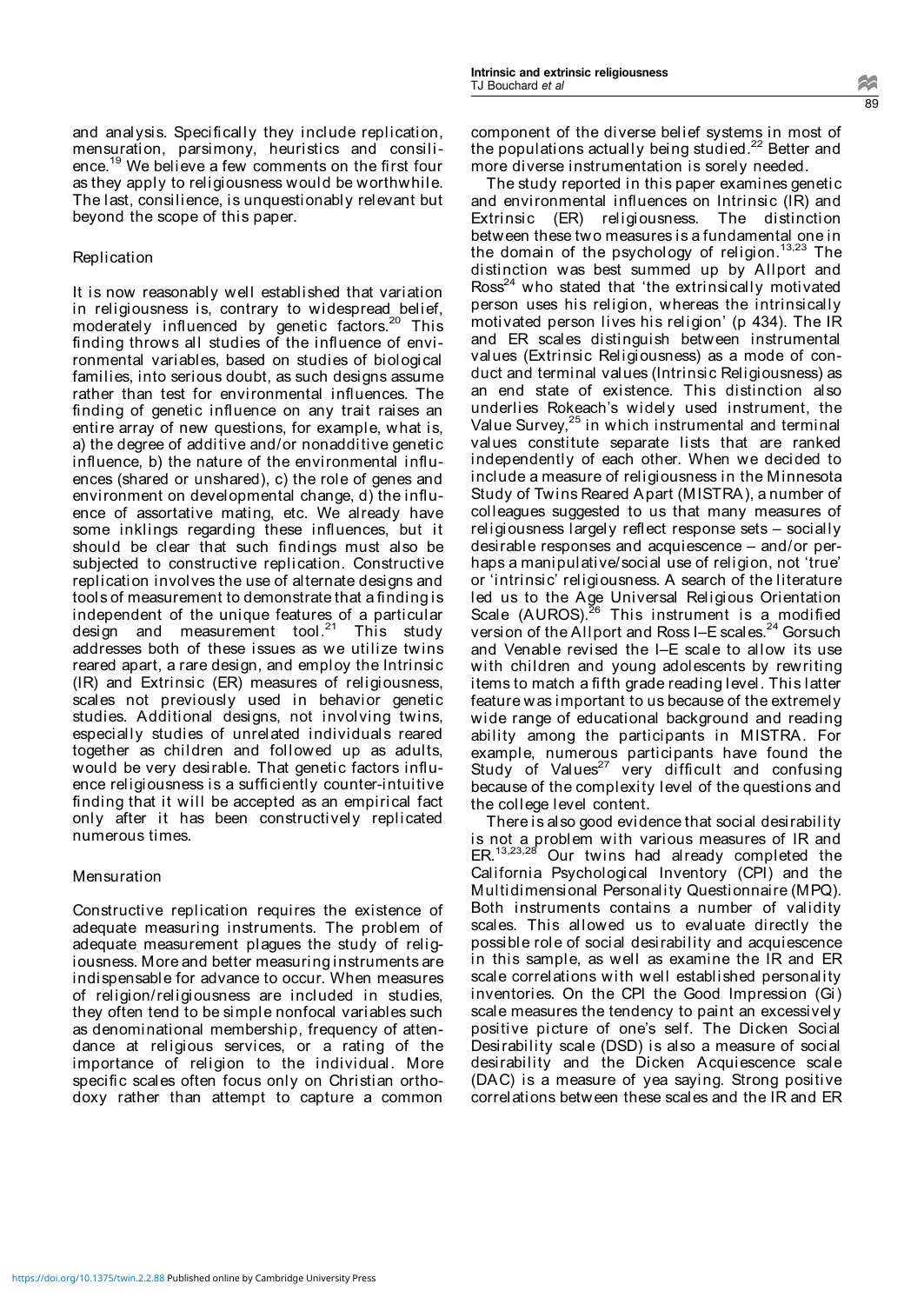scales would throw doubt on the usefulness of the AUROS as a measure of religiousness. The MPQ contains a number of validity scales one of which, Unlikely Virtues, also assesses the social desirability response set.

## Parsimony

One reason psychologists have not studied religiousness in more detail is because many of them believe that it is already subsumed by major personality traits. The evidence simply does not support this conclusion. The correlations between measures of religiousness and personality are generally small $^{20}$ and, when they exist, different personality measures correlate differentially with different measures of religiousness. Altemeyer,<sup>29</sup> for example, has shown that IR and ER correlate differentially with the Right Wing Authoritarianism scale (RWA). IR correlates 0.36 and 0.41 with RWA in student ( $n = 406$ ) and parent (n = 549) samples. The correlations with ER were –0.10 and –0.09. He presents intercorrelations between a wide range of religiousness measures (as well as some scales related to religious attitudes and beliefs created for his studies) and RWA. All of the validity coefficients for IR are in the 0.55 to 0.65 range, whereas the correlations for ER are negative and in the –0.15 to –0.30, range confirming the conclusion that IR does indeed have construct validity and that ER measures a different kind of religiousness at best. The correlations found in the parent and student samples are essentially the same, thus providing a replication across generations. There is some suggestion that correlations between religiousness measures and personality differ somewhat from one religious group to another.<sup>30</sup> Such findings, however, may simply reflect the use of small samples and require replication with much larger samples.

There is no support for the argument that religiousness should be excluded from the armamentarium of individual difference measures on the grounds of parsimony. On the contrary, the lack of citation of religiousness in most textbooks shows that the question of parsimony has hardly begun to be addressed. The location of various religiousness measures in the domain of psychological variables necessary to cover comprehensively the entire array of meaningful human individual differences has yet to be determined and deserves a great deal more attention.

## **Heuristics**

The issue of heuristics has already been touched upon. Religiousness is an important construct because it is significantly and substantively related to many real-life conditions of intense interest to social scientists. Those who see religiousness as a positive trait emphasize its predictive significance for mental and physical health behavior. On the other hand, those who see it as a malevolent force relate it to such variables as Right Wing Authoritarianism, Dogmatism and other 'negative attitudes' and largely ignore its positive aspects.<sup>29,31</sup> Religiousness appears to be a psychologically complex trait that lies at the center of a nexus of correlations involving, among other things, important life style choices influencing physical health, mental states influencing mental health and important attitudinal variables (some positive, some negative). A thorough understanding of the various facets of religiousness and their causal antecedents would move us a long way toward understanding the genesis of many real life problems.

This study also allows a test of an additional hypothesis about IR and ER. In a previous study of genetic influence on measures of religiousness (not the IR and ER scales used in this study), using MZA and DZA twins, we found that some of the DZA twin correlations were near zero suggesting the trait might involve a configural, nonadditive combination of genetic effects. $^{32}$ We predict similar findings here.

## Method

#### **Subjects**

The reared-apart twins were participants in MISTRA between the years of 1979 and 1998. Details of their recruitment and testing are found elsewhere.<sup>33,34</sup> To ensure comparable samples of adult participants across publications, no participants under 18 years of age are included in the sample used in this paper. Table1 presents the descriptive characteristics of the sample. Note that the AUROS and RWA scales were mailed out to many of the twins (see below), so the figures given in Table1 described the sample at the time of intake assessment only.

Females are over-represented as they are in most twin studies.<sup>35</sup> The twins are primarily middle-aged adults, and have experienced varying degrees of separation and contact. Zygosity for all pairs was determined by the Minneapolis Memorial Blood Bank (MMBB) which has changed the genetic systems assessed for determination of twin type in recent years. Until 1994, MMBB never used fewer than nine protein markers (blood groups, serum proteins and enzymes). MMBB currently uses six blood group markers and three DNA polymorphisms. The probability that a DZA pair would be concordant on all markers and thus misclassified as an MZA pair is less than 0.001. One twin pair was diagnosed on the basis of observation by study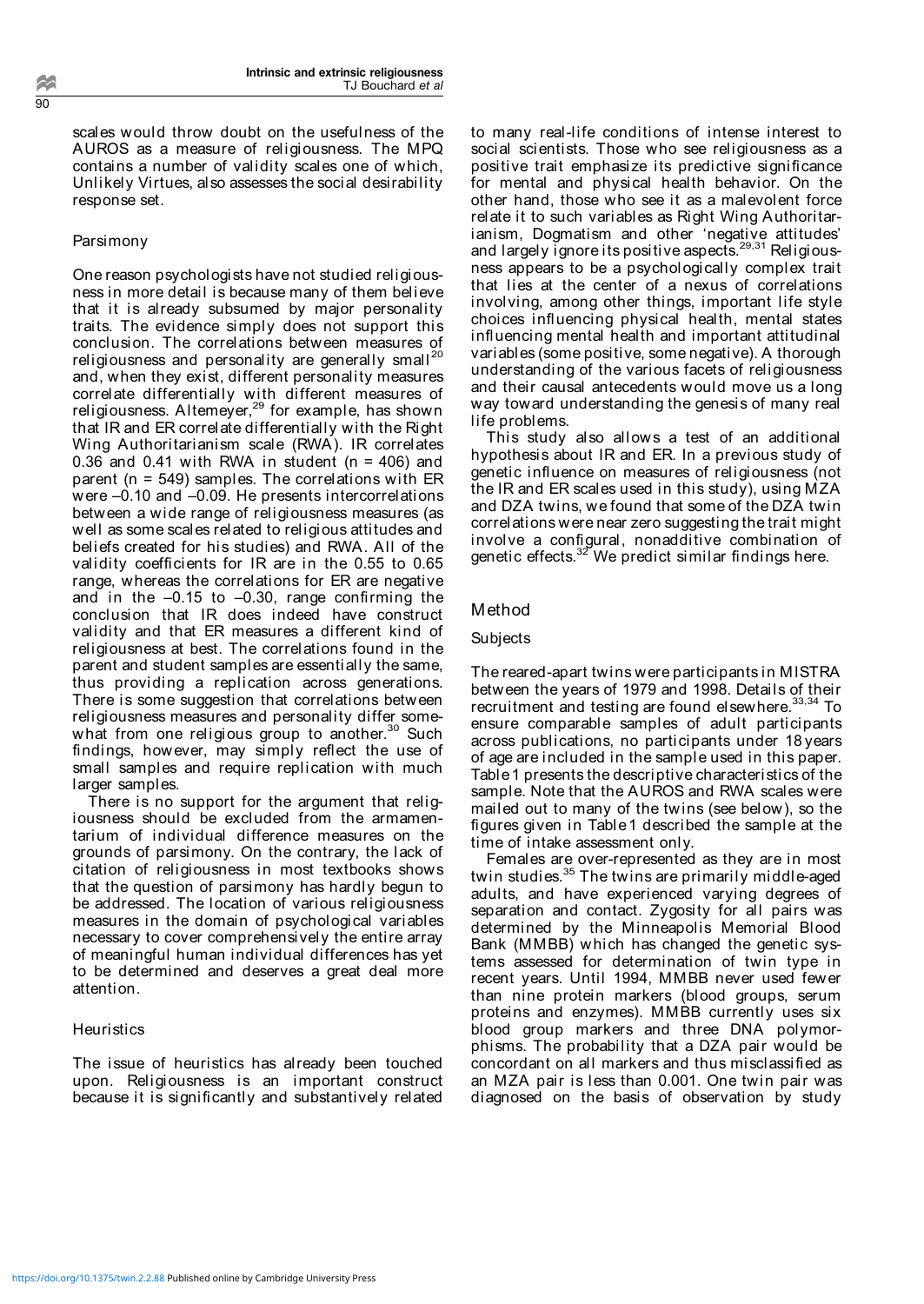|                | Age (years) | % Females | Time Together Prior<br>to Separation (days) | <b>Total Contact</b><br>Time (weeks) | Time Apart<br>(months) |
|----------------|-------------|-----------|---------------------------------------------|--------------------------------------|------------------------|
| $MZA (n = 35)$ |             |           |                                             |                                      |                        |
| M ean          | 41.9        | 65.7      | 151.1                                       | 68.4                                 | 415.7                  |
| <b>SD</b>      | 12.2        |           | 244.2                                       | 116.7                                | 202.4                  |
| $DZA (n = 37)$ |             |           |                                             |                                      |                        |
| M ean          | 47.2        | 56.8      | 287.1                                       | 46.2                                 | 528.3                  |
| <b>SD</b>      | 14.2        |           | 390.9                                       | 55.1                                 | 171.4                  |

Table 1 Means and standard deviations for age at assessment, measures of Separation and Contact and percentage of females for MZA and DZA twin samples

investigators because their blood sample was unusable upon reaching the MMBB. Whenever possible, spouses and partners and in some cases children and friends of twins participate in the study thus providing information on assortative mating and a large sample for age and sex correction of the data (see below) and examination of the correlations between instruments based on a sample of adequate size.

## **Instruments**

Among the many instruments completed by the participants in MISTRA the following were used in this paper. The 480-item version of the California Psychological Inventory (CPI),<sup>36</sup> the Minnesota Multiphasic Personality Inventory (MMPI),37 the Multidimensional Personality Questionnaire (A Tellegen, 1982, unpublished manuscript), the Family Environment Scale,<sup>38</sup> a modified version of the AUROS and the Right-Wing Authoritarian scale (RWA).<sup>29</sup> Because of factors such as age, infirmities, time available for assessment, not all twins were able to complete all components of the assessment. The AUROS and the RWA were incorporated into the assessment battery late in the study and at different times. At the time of incorporation they were mailed to the previous twin participants, who we were confident would complete them in a reliable fashion. Both scales have been administered to subsequent twins as part of the regular assessment. We modified the AUROS somewhat to accommodate religions other than those from a Judeo-Christian heritage. The standard response format is a five point Likert scale running from strongly disagree to strongly agree. We modified this format to be consistent with other instruments in our battery  $(-4 = \text{Very strongly disa-}$ gree,  $-3$  = Strongly disagree,  $-2$  = Moderately disagree,  $-1$  = Slightly disagree;  $0$  = Exactly and precisely neutral etc to  $+4$  = Very strongly agree). Maintaining a consistent response format over a number of different instruments reduces confusion among the many participants in our study who have never before completed psychological inventories.

Consistent with previous procedures we provided the participants with the option of responding 'not

applicable' (n/a). Respondents used the n/a response rather liberally and it appeared that we would lose many cases due to there being too few items on the already brief scales. Upon questioning participants in MISTRA, we found that they almost always used n/a to mean not sure one way or the other. This is the meaning of the middle or neutral response according to Gorsuch and Venable.<sup>26</sup> Non-responses are a common problem when using the I–E scales with samples containing a sizeable proportion of nonreligious participants. The standard procedure is to count non responses as neutral responses.<sup>23,29</sup> We followed that procedure here, scoring n/a responses as 0. Intrinsic (IR) or Extrinsic (ER) scores were derived following Gorsuch and Venable,<sup>26</sup> taking into account the item keying correction reported by Gorsuch.<sup>13</sup> The revised items used in this study are shown in Table2 Items 1, 5, 6, 8, 10, 11, 15, 18 and 20 constitute the IR scale, and items 2, 3, 4, 7, 9, 12, 13, 14, 16, 17, and 19 constitute the ER scale.

## Analytic procedures

## Age and sex

Scores on each of the scales were corrected for age and sex using procedures described by McGue and Bouchard<sup>39</sup> based on all the scores available  $(n = 253)$ .

Analysis of the influence of separation and contact

Reared-apart twin studies are not truly randomized experiments because the twins vary in their degree of separation and their degree of contact. As indicated in Table1, these twins were separated at various ages and had varying degrees of contact prior to participation in the MISTRA assessment. The similarity of twins reared apart on various psychological traits has sometimes thought to be due to contact between the twins. $40,41$  In order to test this hypothesis we gathered relevant data. The separation/contact measures in Table1 were based on detailed interviews with both twins and a review of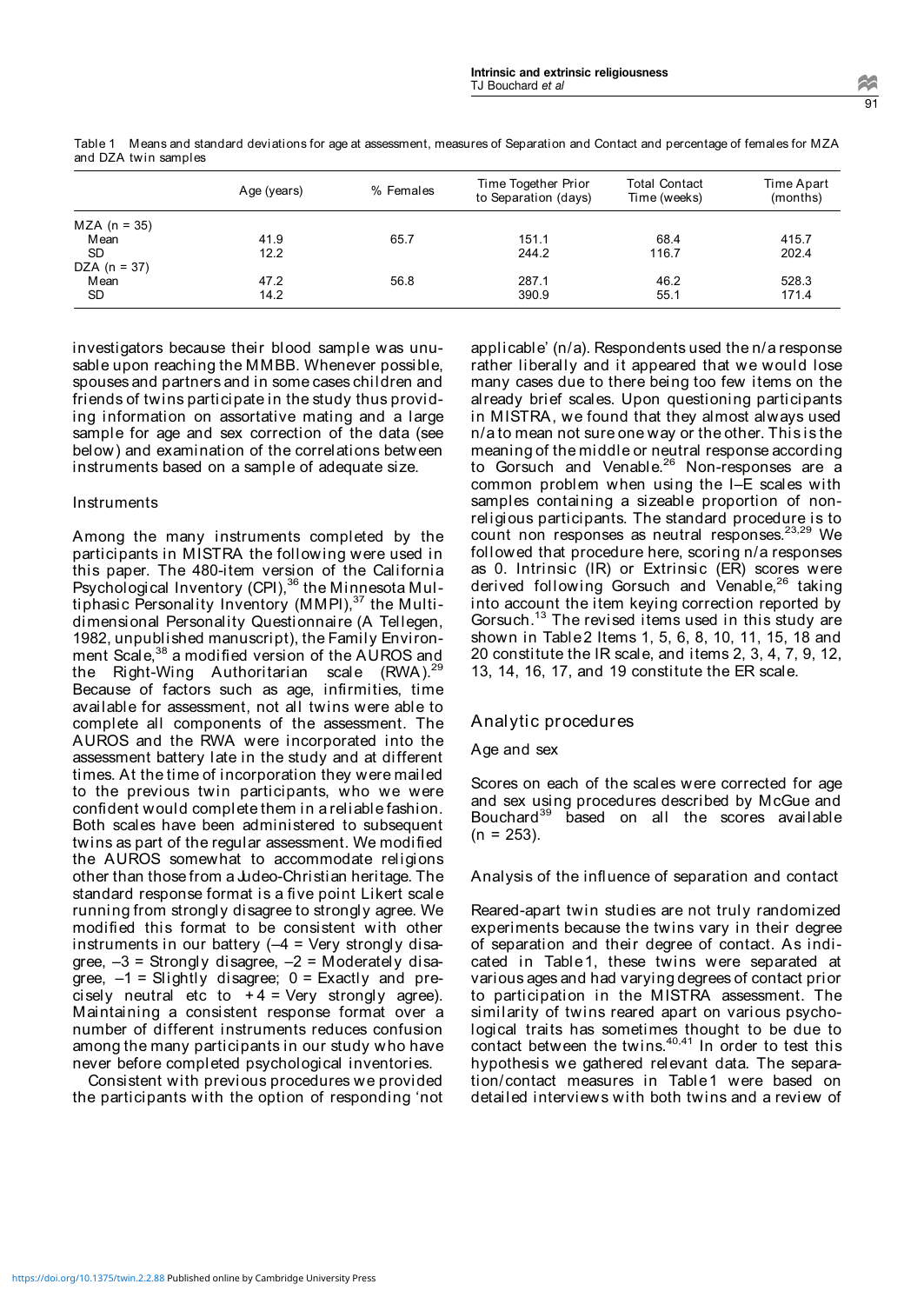Table 2 Varimax factor loadings of the Revised AUROS items for a two factor solution (n = 253). Loadings whose absolute value was less than 0.30 are omitted

|     | Item number, text of item and scale on which the item is scored (IR or ER)                          | IR.     | ER   |
|-----|-----------------------------------------------------------------------------------------------------|---------|------|
| 10. | My religion is important because it answers many questions about the meaning of life. (IR)          | 0.77    |      |
| 1.  | I enjoy reading about my religion. (IR)                                                             | 0.75    |      |
| 5.  | It is important to me to spend time in private thought and prayer. (IR)                             | 0.74    |      |
| 20. | I would prefer to go to my place of worship <sup>e</sup> . (IR)                                     | 0.74    |      |
| 6.  | I have often had a strong sense of God's presence. (IR)                                             | 0.73    |      |
| 8.  | I try hard to live all my life according to my religious beliefs. (IR)                              | 0.72    |      |
| 15. | My whole approach to life is based on my religion. (IR)                                             | 0.71    |      |
| 18. | Prayers I say when I'm alone are as important to me as those I say in my place of worship. (IR)     | 0.68    |      |
| 3.  | It doesn't much matter what I believe as long as I am good. (ER)                                    | $-0.63$ |      |
| 11. | I would rather join a religious study group (a group that studies the Bible, Koran, Torah or        |         |      |
|     | other religious text) than a social group at my place of worship (Church, Synagogue, Temple). (IR)  | 0.55    |      |
| 9.  | What religion offers me most is comfort in times of trouble and sorrow. (ER)                        | 0.53    | 0.36 |
| 12. | Prayer is for peace and happiness. (ER)                                                             | 0.44    |      |
|     | 19. Although I believe in my religion, many other things are more important in life. (ER)           | $-0.39$ |      |
| 14. | I go to my (Church, Synagogue, Temple) to spend time with my friends. (ER)                          |         | 0.80 |
| 16. | I go to my (Church, Synagogue, Temple) mainly because I enjoy seeing people that I know there. (ER) |         | 0.79 |
| 2.  | I go to my place of worship (Church, Synagogue, Temple) because it helps me to make friends. (ER)   |         | 0.66 |
| 7.  | I pray mainly to gain relief and protection. (ER)                                                   |         | 0.56 |
| 17. | I pray mainly because I have been taught to pray. (ER)                                              |         | 0.50 |
| 4.  | Sometimes I have to ignore my religious beliefs because of what people might think of me. (ER)      |         | 0.42 |
| 13. | Although I am religious, I don't let it affect my daily life. (ER)                                  |         |      |
|     | Percent Variance Accounted for                                                                      | 30.0    | 14.1 |

<sup>a</sup>Response format for item 20. a) a few times a year or less, b) once every month or two, c) two or three times a month, d) about once a week, e) more often than once a week, f) about once a day.

available records. The influence of these variables was evaluated by correlating each measure with twin pair absolute differences on the IR and ER scales. If twin contact accounts, at least in part, for twin similarity, then twin pair differences should be negatively correlated with indices of time spent together and positively correlated with time spent apart. Because the AUROS and the RWA were mailed to many of the twins after their participation in the assessment (long after in some cases and shortly thereafter in others) the measures of Total Contact and Time Apart are only rough approximations.

Analysis of the influence of self-reported family rearing environment

The Moral Religious Emphasis (MRE) scale of the FES is the theoretically most relevant possible predictor of I and E in this data set. If it is a traitrelevant causal variable and if the twins have undergone placement on this variable, then its influence may be important. The intraclass correlation for the age and sex-corrected scores on the MRE scale for the MZA twins  $(n = 68 \text{ pairs})$  is 0.32, suggesting a moderate amount of placement. The correlation between MRE and I for MISTRA participants reared by unrelated individuals is, however, only 0.10 (n = 127) suggesting at best a very weak causal influence. The correlation for participants reared by biological families is  $0.53$  (n = 42). The biological correlation confounds genetic and environmental influences, whereas the adopted correlation is uncontaminated by genetic influence. To estimate the influence of MRE on the MZA intraclass correlation for IR, we need only multiply the magnitude of placement by the square of the relevant environmental correlations  $(0.32 \times (0.10 \times 0.10))$ . Under the hypothesis of no genetic influence the predicted MZA correlation for I would be 0.003. The correlation between MRE and E in both the adopted and biological groups is slightly negative and near zero. Placement, at least on MRE, does not appear to explain much twin similarity on IR and ER.

## Model fitting

The quantitative genetic model assumes that observed phenotypic variance  $(V_p)$  is a linear additive function of genetic  $(V<sub>a</sub>)$  and environmental  $(V<sub>e</sub>)$ variances. Symbolically,

$$
V_p = V_g + V_e.
$$

As our twins have been reared apart, the environmental variance in the model represents residual variance not explained by genetic influence, ie nonshared environmental variance confounded with measurement error.

From quantitative genetic theory and under the assumption that all genetic effects are additive  $(V_a = \text{variance due to additive gene effects})$ , we can derive the expected covariance between any two

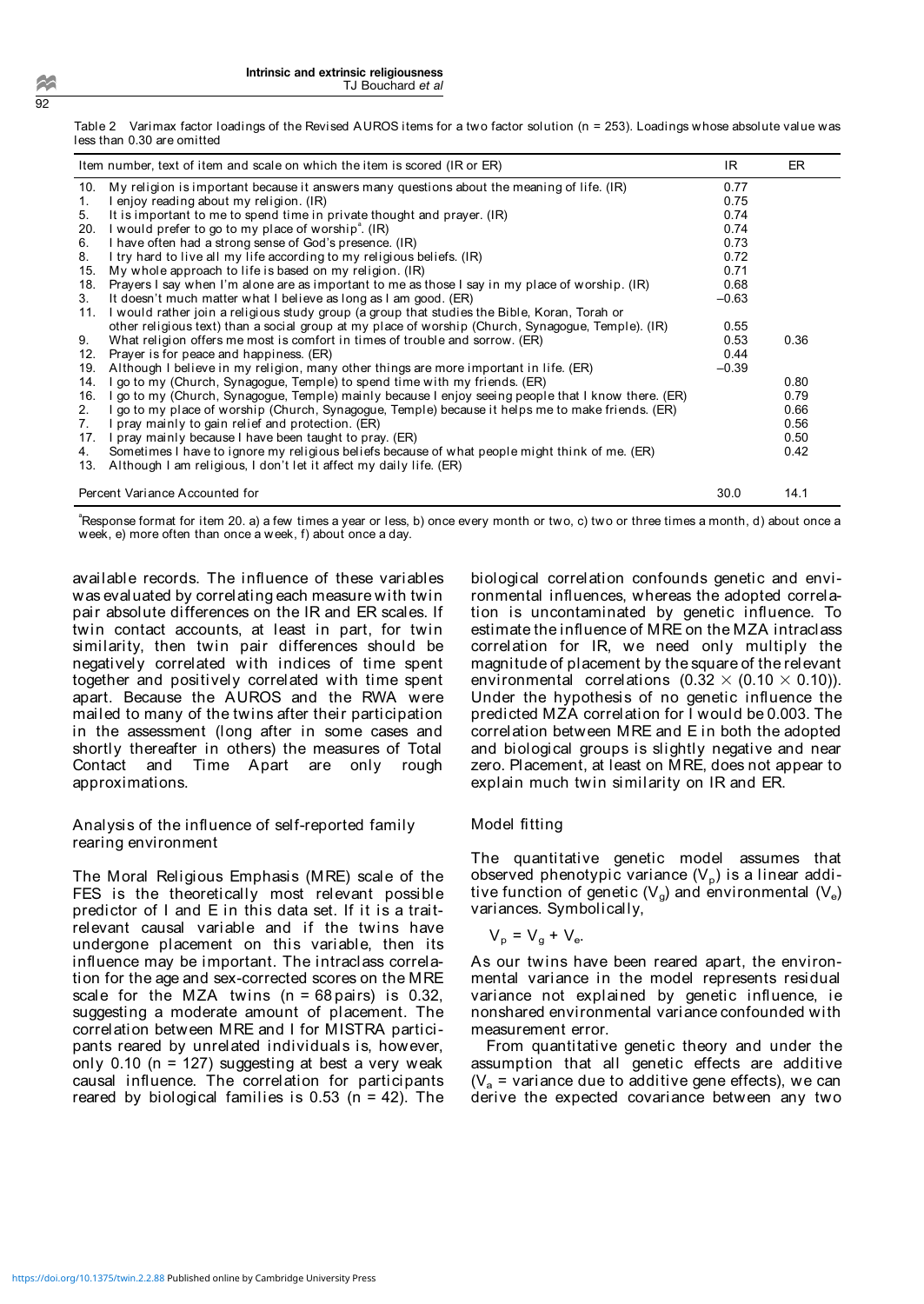relatives as a function of the variance components given above. The expected covariances between the MZA and DZA twin pairs will be

$$
COV_{(MZA)} = V_a
$$
  
COV<sub>(DZA)</sub> = 0.5V<sub>a</sub>

The general assumptions in the model are: (a) there is no genotype–environment correlation or interaction, (b) all genetic effects are additive effects, (c) mating is random with regard to the traits under study, and (d) no selective placement on trait relevant factors has occurred. We test the assumption of random mating below. Extensive discussions of the other assumptions in behavioral genetic designs are available elsewhere.<sup>42</sup>

Expected variances and covariances based on the model for the MZA and DZA twins were applied to the observed variances and covariances using a maximum likelihood estimation procedure in Mx.<sup>43</sup> One of the advantages of the model-fitting technique is that it provides the opportunity to test competing theoretical models. We fitted a full model and a reduced model to the twin covariances.

The full model included the additive genetic variance component and the unshared environment/ measurement error variance component; the reduced model entailed dropping the additive genetic variance component. To measure overall fit of the model, we used the  $\chi^2$  test statistic with the criterion for rejection of models at the 0.05 probability level. In evaluating the relative fits of the various models, particularly those that could not be rejected on the basis of the  $\chi^2$  test statistic alone, the Akaike Information Criterion [AIC =  $\chi^2$ -2(df)] was examined. AIC quantifies the information content of a model in terms of the joint criteria of fit and parsimony. In general, small  $\chi^2$  values from models with few free parameters lead to small AICs, representing maximum parsimony, whereas large  $\chi^2$  values from models with many parameters yield large AICs, representing lack of parsimony.<sup>4</sup>

## Results

The alpha reliabilities, based on 253 cases, were 0.88 for IR and 0.66 for ER. The IR items clearly form a coherent and internally consistent scale. The ER scale is much less internally consistent.

The correlation between IR and ER for all cases (n = 253) was 0.04, confirming that in a religiously heterogeneous sample the measures are uncorrelated. A factor analysis of the items yielded three eigenvalues greater than 1.00 and a readily interpretable two factor solution, although there was a small number of items that loaded on both factors. The results of the two factor solution are given in

Table2. The factor scores correlated 0.97 (IR) and 0.93 (ER) with the scales. We chose to analyze the standard scales rather than factor scores in order to allow a more direct comparison of our findings with those of other studies that have used the IR and ER scales. The means and standard deviations for the IR and ER scales, by zygosity, are shown in Table3. The MZA and DZA twins do not differ significantly with respect to means or variances.

The correlations between absolute differences between members of each twin pair on IR and ER and separation and contact are given in Table4 for both types of twin. None of the correlations is significant for the MZA twins for either measure. All three measures, however, correlated significantly with ER in the DZA sample and the correlations with IR, while not statistically significant, are similar. The correlations are all in the predicted direction. Time raised apart correlates positively with absolute difference and amount of contact correlates negatively. Total Contact Time (TCT) incorporates Time Together Prior to Separation (TTPS). Contact after Separation (TCT–TTPS) has no correlation with either IR (0.07) or ER (–0.04); consequently all the correlation is accounted for by the measure of early contact. Time Apart is correlated –0.10 with TTPS; consequently it contributes independently to the prediction of the difference score. The adjusted multiple r for predicting ER is 0.42. The intraclass correlations and 95% confidence intervals for the IR and ER scales for the MZA and DZA twins are given in Table5. The correlations for IR show a pattern that is typical for many personality variables, with the DZA correlation (0.20) being about half the MZA correlation (0.37). ER shows a much less regular pattern, with the DZA correlation (0.38) being large than the MZA correlation (0.24).

The interclass correlations for spouses based on 40 pairs (including some follow-up pairs not used in this study) for the age and sex corrected scores were 0.32 for IR and 0.13 for ER. These assortative mating coefficients are sufficiently low that, given the modest samples of MZA and DZA twins, we chose not to include assortative mating in our modeling.

The results of model fitting the variance–covariance matrices for the age and sex corrected IR and ER scores are shown in Table6. Consistent with what one would infer from the intraclass correlations, the

Table 3 Means and standard deviations for the Intrinsic and Extrinsic Measures of Religiousness for MZA and DZA twins

| Scale                                        | Mean | $MZA (n = 70)$<br>SD | Mean | $DZA n = 74$<br>SD |
|----------------------------------------------|------|----------------------|------|--------------------|
| Intrinsic<br>Religiousness (IR)<br>Extrinsic | 47.7 | 15.7                 | 47.8 | 14.3               |
| Religiousness (ER)                           | 51.6 | 11.3                 | 541  | 13.5               |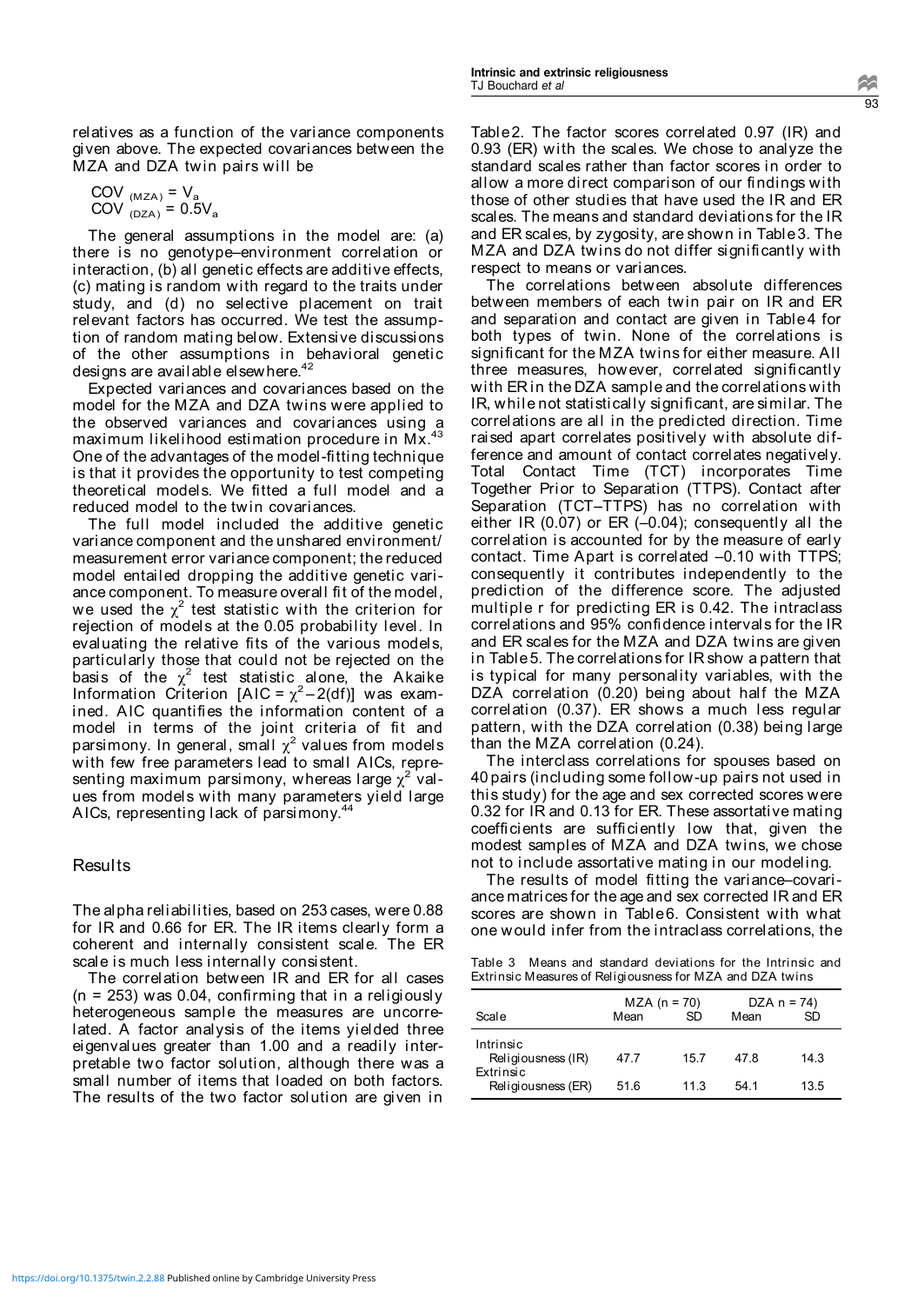Table 4 Correlations between the absolute differences in Intrinsic (IR) and Extrinsic (ER) Religiousness scores and measures of Contact and Separation for MZA and DZA twins

| Contact measures                                                                                 | MZA $(n = 35)$ DZA $(n = 37)$<br>FR -<br>IRI | IR.<br>FR.                                                                                        |
|--------------------------------------------------------------------------------------------------|----------------------------------------------|---------------------------------------------------------------------------------------------------|
| Time Together Prior to<br>Separation (days)<br>Total Contact Time (weeks)<br>Time Apart (months) | $-0.05$ $-0.04$ 0.19                         | $0.09 - 0.12 - 0.27 - 0.33a$<br>$-0.15$ $-0.11$ $-0.27$ $-0.33$ <sup>a</sup><br>0.37 <sup>a</sup> |

aP<0.05

general model fitted the data much better for both IR and ER than a purely environmental model, even though the latter could not quite be rejected for either variable. The  $\chi^2$  for the general model are small as are the AIC indices indicating a good fit. When the genetic parameter is dropped from the model there is a significant increase in the  $\chi^2$  statistic for both the IR ( $\chi^2$  = 8.23, (1(df), P < 0.01) and ER  $(\chi^2$  = 6.06, 1(df),  $\hat{P}$  < 0.01) scales indicating poorer fit. The standardized variance estimates and 95% confidence interval for the two parameters for both variables are given in Table5.

The correlation between the IR and ER scales and the CPI scales are shown in Table7. Although a few of the correlations reach statistical significance due to the large sample size, they are all very modest. Because of the large number of correlations we only discuss those significant at P > 0.01. Self-Control, Femininity/Masculinity, Responsibility and Good Impression correlate 0.21, 0.21, 0.20 and 0.18 with IR. Self-Acceptance, Independence and Dominance have negative correlations of –0.21, –0.20 and –0.19 with ER. There are no significant correlations between either IR or ER and the Vector scales which reflect the core theoretical constructs that purportedly underlie covariation in the scales of the CPI.

Of particular interest is the virtual lack of any significant correlation between the Dickens measures of response style (DSD and DAC) and IR and ER. As noted above, Good Impression, however, has a correlation of 0.18 with IR.

The correlations between the MPQ scales and the IR and ER scales are given in Table8. There is a negative correlation between Aggression and IR (–0.30) and a positive correlation between Traditionalism and IR (0.37). The higher order Constraint factor scale correlates 0.32 with IR. The largest MPQ

correlate of ER is 0.15 for the Harm Avoidance scale. Neither IR nor ER correlates significantly with any of the response style indices of the MPQ, including the Unlikely Virtues scale which is a measure of social desirable responding, and True Response Inconsistency which is a content free measure of acquiescence.

In order to compare our sample with Altemeyer's, we correlated his measure of RWA (which correlates 0.71 with the MPQ Traditionalism scale) with IR and ER. The correlations ( $n = 171$ ) were 0.47 and  $-0.10$ for IR and ER, respectively. Since IR correlates 0.47 with RWA and 0.37 with Traditionalism it is clear that facets of IR overlap with the construct of Traditionalism. We also computed the correlation between the MMPI Religious Fundamentalism (REL) scale used in the Walter et al<sup>32</sup> study with the IR and ER scales. The correlations ( $n = 195$ ) were 0.68 and –0.22.

#### Discussion

The alpha reliabilities for IR (0.88) and ER (0.66) are comparable with those found in other adult samples. In Altemeyer's<sup>29</sup> student sample the values were  $0.86$ and 0.56, and in his parent sample they were 0.89 and 0.72. Gorsuch<sup>26</sup> reports alphas of 0.73 and 0.66 for an adult religious (members of a church) sample (n = 101). The ER scale is clearly less internally consistent than is desirable and could probably be improved with additional item refinement. The correlation of 0.04 between the IR and ER scales shows clear discriminant validity and is reasonably similar to the value of  $-0.16$  reported by Donahue<sup>2</sup> in his meta-analysis of IR and ER correlations for non-religious samples. Note that since all the IR and ER items are stated in a positive fashion, acquiescent response set should result in a positive correlation between the two scales. These results confirm the view that IR and ER assess different dimensions of religiousness in unselected populations and justifies the use of two measures of religiousness rather than one. The slight rewording of the items and the expanded response format used in this study does not appear to have changed the psychometric properties of the scales.

Table 5 Intraclass correlations for MZA and DZA twins and standardized variance estimates for the AE model with 95% confidence intervals for the Intrinsic and Extrinsic Religiousness Scales

|                              | Intraclass correlations |                  | Variance estimates |                 |
|------------------------------|-------------------------|------------------|--------------------|-----------------|
| Scale                        | MZA                     | <b>DZA</b>       | $V_A$              | V <sub>E</sub>  |
| Intrinsic Religiousness (IR) | 0.37                    | 0.20             | 0.43               | 0.57            |
|                              | $(0.04 - 0.63)$         | $(-0.13 - 0.49)$ | $(0.15 - 0.64)$    | $(0.36 - 0.85)$ |
| Extrinsic Religiousness (ER) | 0.24                    | 0.38             | 0.39               | 0.61            |
|                              | $(-0.10 - 0.53)$        | $(0.06 - 0.63)$  | $(0.09 - 0.61)$    | $(0.39 - 0.92)$ |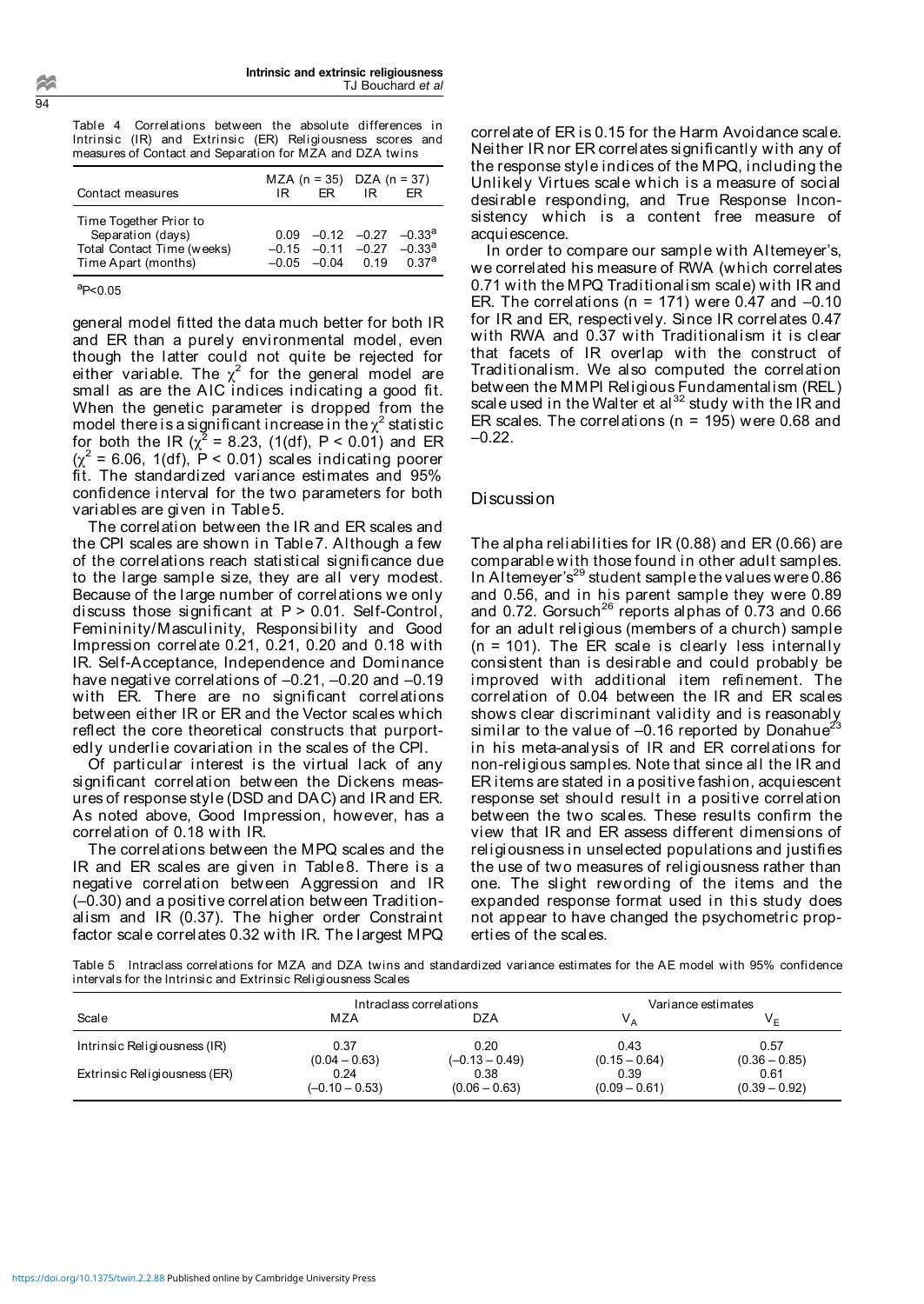Table 6 Chi-squares and AIC indices derived from fitting two models to the MZA and DZA covariance matrices for the Intrinsic and Extrinsic Religiousness Scales

|          | Full model<br>$(df = 4)$ |      |                             | Environmental model   | $(df = 5)$   |                 |
|----------|--------------------------|------|-----------------------------|-----------------------|--------------|-----------------|
| Scale    | $\gamma$ <sup>2</sup>    |      | AIC.                        | $\gamma$ <sup>2</sup> |              | AIC             |
| IR<br>FR | 1.00<br>4.31             | 0.91 | -6.99<br>$0.37 -3.69 10.37$ | 9.23                  | 0.10<br>0.07 | $-0.77$<br>0.37 |

Table 7 Correlations between the Intrinsic Religiousness (IR) and Extrinsic Religiousness (ER) scales and the scales of the California Psychological Inventory (CPI) for the 195 participants who completed both instruments

| CPI scales                        | IR                  | ER       |
|-----------------------------------|---------------------|----------|
| Folk scales                       |                     |          |
| Dominance (Do)                    | $-0.07$             | $-0.19a$ |
| Capacity for Status (Cs)          | $-0.02$             | $-0.11$  |
| Sociability (Sy)                  | $-0.04$             | $-0.12$  |
| Social Presence (Sp)              | $-0.16$             | $-0.14$  |
| Self-Acceptance (Sa)              | $-0.15$             | $-0.21a$ |
| Independence (In)                 | $-0.10$             | $-0.20a$ |
| Empathy (Em)                      | $-0.05$             | $-0.16$  |
| Responsibility (Re)               | $0.20^{\mathsf{a}}$ | $-0.10$  |
| Socialization (So)                | 0.17                | 0.06     |
| Self-control (Sc)                 | $0.21^{\mathsf{a}}$ | 0.01     |
| Good Impression (Gi)              | $0.18^{\mathsf{a}}$ | 0.08     |
| Communality (Cm)                  | 0.08                | $-0.18$  |
| Well-being (Wb)                   | 0.04                | $-0.06$  |
| Tolerance (To)                    | 0.09                | $-0.08$  |
| Achievement via Conformance (Ac)  | 0.12                | $-0.07$  |
| Achievement via Independence (Ai) | $-0.11$             | $-0.18$  |
| Intellectual Efficiency (le)      | $-0.06$             | $-0.22a$ |
| Psychological-mindedness (Py)     | $-0.05$             | $-0.13$  |
| Flexibility (Fx)                  | $-0.09$             | $-0.14$  |
| Femininity/Masculinity (MF)       | 0.21a               | 0.09     |
| Vector scales                     |                     |          |
| V.1 Internality                   | 0.11                | 0.13     |
| V.2 Norm-Favoring                 | 0.15                | 0.12     |
| V.3 Self-Realization              | 0.03                | $-0.08$  |
| Special Purpose Scales            |                     |          |
| Dicken Social Desirability (DSD)  | 0.13                | 0.00     |
| Dicken Acquiescence (DAC)         | $-0.10$             | $-0.02$  |

#### $ap>0.01$

The correlations between IR and ER and RWA (0.47 and –0.10) replicate Altemeyer's findings very closely, telling us that the scales behave similarly in our adult sample. Traditionalism also correlates much higher with RWA than IR (0.71 vs 0.37), telling us that IR is sufficiently distinct from RWA to justify our treatment of it as a distinctive measure. The correlations between IR and ER and REL (0.67 and –0.22) tell us that IR is measuring something similar to REL, a measure with some construct validity, $\overline{\phantom{a}}$ whilst ER is measuring something else entirely.

The assortative mating coefficients for IR (0.32) is slightly lower than one might expect given that Waller et al<sup>32</sup> report assortative mating coefficients of around 0.56 for a variety of measures of religiousness utilizing a somewhat larger group of MISTRA particTable 8 Correlations between the Intrinsic Religiousness (IR) and Extrinsic Religiousness (ER) scales and the scales of the Multidimensional Personality Questionnaire (MPQ) for the 195 participants who completed both instruments

| MPQ Scales            | IR         | ER      |
|-----------------------|------------|---------|
| Primary Scales        |            |         |
| Well-Being            | $-0.03$    | 0.01    |
| Social Potency        | $-0.11$    | $-0.09$ |
| Achievement           | 0.05       | $-0.13$ |
| Social Closeness      | 0.06       | $-0.02$ |
| Stress Reaction       | 0.08       | 0.05    |
| Alienation            | $-0.04$    | 0.06    |
| Aggression            | $-0.30a$   | $-0.03$ |
| Control               | 0.17       | 0.06    |
| Harm Avoidance        | 0.09       | 0.14    |
| Traditionalism        | 0.37a      | 0.04    |
| Absorption            | 0.02       | 0.03    |
| Higher Order Factors  |            |         |
| Positive Emotionality | $-0.03$    | $-0.07$ |
| Negative Emotionality | $-0.01$    | 0.05    |
| Constraint            | $0.32^{a}$ | 0.10    |

 $ap$ >0.01

ipants. The assortative mating coefficient of ER is 0.13. The higher value for IR is consistent with the expectation of assortment for intrinsic religiousness, whereas the lower value for ER is consistent with findings for personality traits. Bouchard et al $45$ report a mean spousal correlation of 0.22 for the 20 scales of the CPI for 111 spouse pairs in the MISTRA sample. Assortative mating on the MPQ is much less  $(0.13)^{46}$  if Traditionalism is removed from the list. Additional assortative mating data on IR and ER derived from larger samples would be highly desirable.

The finding of some correlation between contact and separation on ER in the DZA sample is a puzzle because previous analyses of MISTRA data have been unable to document any correlation between contact and twin similarity. Recall also that except for Time Together Prior to Separation these measures are rough approximations because the AUROS was mailed to many of the twins after the assessment at which the contact measures were determined. Contact between the twins does not explain any of the twin similarity on the CPI scales<sup>45</sup> which were all administered at assessment. That the influence of contact is largely restricted to ER for the DZA twins is consistent with the larger DZA intraclass correlation (0.38) for these twins relative to the MZA correlation (0.24). The failure to find later contact effects given the effect of very early contact is, however, curious. We have another way to partially check on the findings of no influence due to later contact. We are currently conducting a ten-year follow-up on MISTRA participants and have AUROS scores on ten additional pairs of MZAs and six additional pairs of DZAs. These twins completed the AUROS only once, at the time of the follow-up.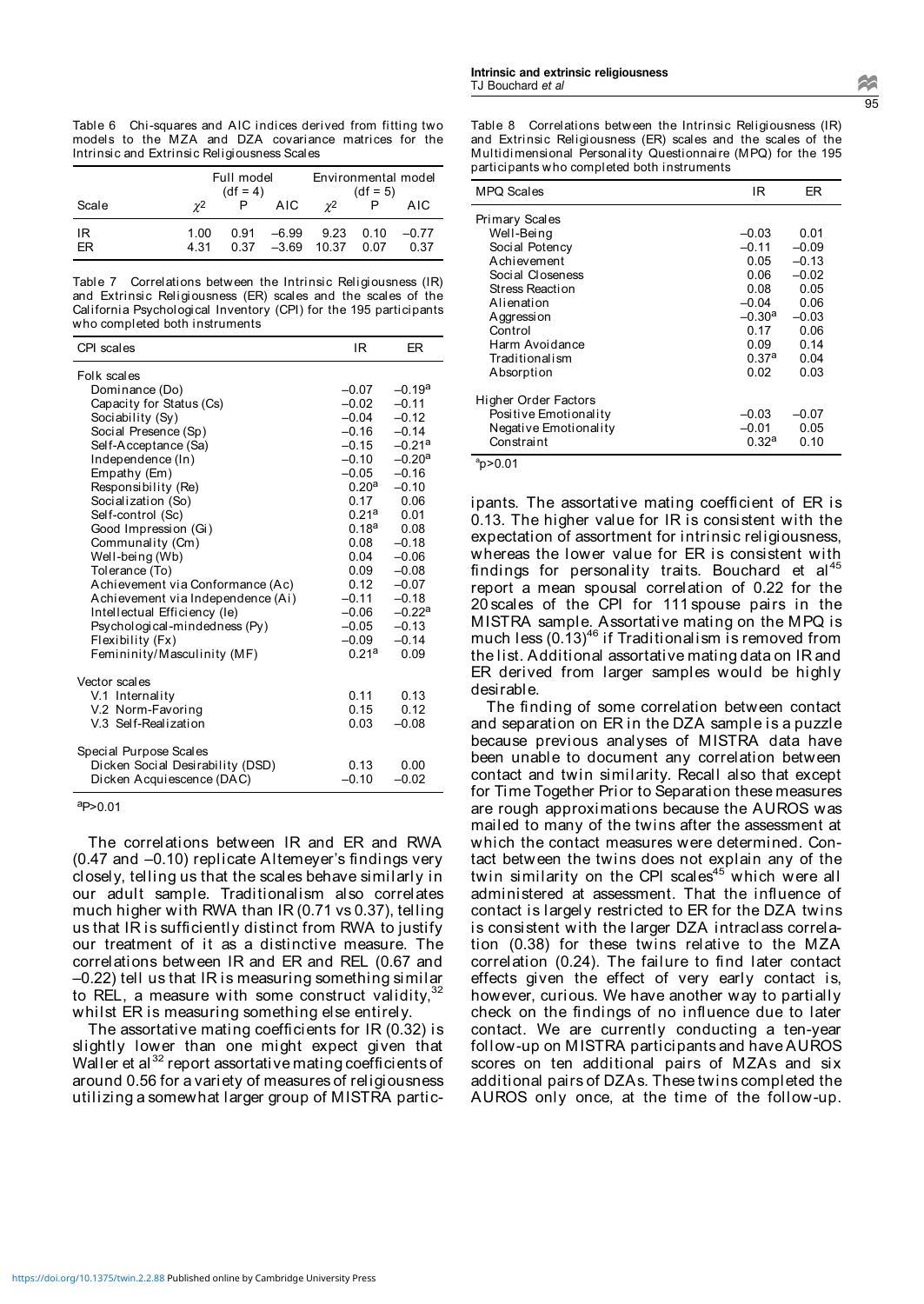When these twins are added to the current samples, the MZA and DZA intraclass correlations for IR are 0.35 and 0.17. The comparable correlations for ER are 0.30 and 0.37. Adding twin pairs with additional contact hardly changes the correlations reported in Table5. Given these results we are inclined to interpret the MZA data as a failure to replicate the DZA results and ascribe the findings to chance. The possibility that ER (and perhaps other similar traits) is easily influenced by contact should be kept in mind. The genetic findings for E should be considered tentative at best.

The similarity of the MZA twins on the MRE scale of the FES (0.32) is larger than found previously (0.18) in an earlier and smaller sample of MISTRA twins.47 Nevertheless, our analysis of the adopted vs biological family correlations demonstrates that placement on this variable can explain only a trivial amount of the similarity between our twins as MRE is only weakly correlated with religiousness and placement on MRE is only modest. Only environmental variables for which there is both strong selective placement and a strong influence on outcome can explain twin similarity on that outcome. On both counts MRE does not provide an explanation for twin similarity on IR and ER.

Overall, our findings that IR and ER both demonstrate a modest degree of genetic influence confirm previous behavioral genetic findings in the domain of attitudes. The hypothesis that IR would show a higher heritability than ER is not confirmed. Data from a sample of twins reared together could confirm or refute these findings, and gathering such data would clearly be worthwhile.

The only additional family data on IR and ER we have been able to locate is a parent–offspring correlation of 0.39 for IR reported by Altemeyer.<sup>29</sup> He does not report the comparable correlation for E. Since the offspring in his study are still young this correlation could be consistent with a number of hypotheses. Altemeyer argues that 'the religion of authoritarianism is all of a piece, a self serving belief system, acquired in childhood and strongly reinforced thereafter, which requires no external confirmation and which can probably survive intact in the face of considerable disconfirmation' (p 222). This is a classic example of interpreting a familial correlation as evidence of environmental causation. A parent–offspring correlation of 0.39 does not refute the hypothesis of a moderate genetic influence nor does it support the hypothesis of complete cultural transmission put forth by the author. The same hypothesis of parental rearing as the determinant of variance in RWA, also put forth by Altemeyer, has been shown to be inconsistent with a behavioral genetic analysis of data from MZ and DZ twins reared together and apart. RWA appears to have a heritability in the range of 0.50 and 0.64 and modest shared environmental influence.<sup>48</sup> Altemeyer,<sup>31</sup> however, reports a parent–offspring correlation of 0.55 ( $n = 75$ ) for a sample of adoptive parentoffspring pairs, a value that is significantly higher than the biological parent–offspring correlation. It will be interesting to see if this correlation can be replicated in an older sample, as we know that DZ correlations for attitudes drop dramatically once the offspring leave the nest.<sup>18</sup>

The DZA correlations for IR and ER were not less than half the MZA correlations. Thus the hypothesis of non-additivity for religiousness measures suggested by previous research with this sample $^{32,\overline{4}9}$ was not confirmed with a different measure of the underlying construct. Non-additivity is a form of interaction, and interactions are notoriously difficult to replicate. A similar failure to replicate nonadditive genetic variance for scales of the Multidimensional Personality Questionnaire (MPQ) can be seen when the study of Tellegen et al<sup>50</sup> is compared with Finkel and McGue.<sup>51</sup>

The failure to find substantive correlations between IR and ER and the scales of the CPI and MPQ is strong evidence for discriminant validity and solidly confirms the unique nature of these measures of religiousness and the need to locate them in the conceptual space of human individual differences. The modest positive correlations between the social maturity cluster of the CPI (Re, So, Sc) and IR are consistent with reports that religiousness is a protective factor against numerous debilitating psychological conditions and should be interpreted as evidence of construct validity, as So and Sc are predictors of delinquency.<sup>52</sup> The correlations between IR and the MPQ scales of Aggression (–0.30) and Traditionalism (0.37) should be interpreted in the same manner. Correlations of this magnitude and in this direction are just what one would expect. The CPI scales used in this study have been shown to be moderately heritable (mean  $h^2$  = 0.46) using MZ and DZ twins reared apart and together.45 The lack of sizeable correlation between the two sets of heritable traits demonstrates that different genetic factors are probably at work in each instance.

The failure of almost all of the response style measures to correlate with IR and ER clearly confirms previous work suggesting that the IR and ER scale scores do not simply reflect invalid response artifacts. Gi was the only exception and the correlation with IR was modest and not replicated by the Unlikely Virtues scale of the MPQ. Chau et al<sup>28</sup> also examined personality correlates of the IR and ER scales and concluded that 'while the I–E scale could be improved upon, it assesses important dimensions of individual differences and major criticisms of the

96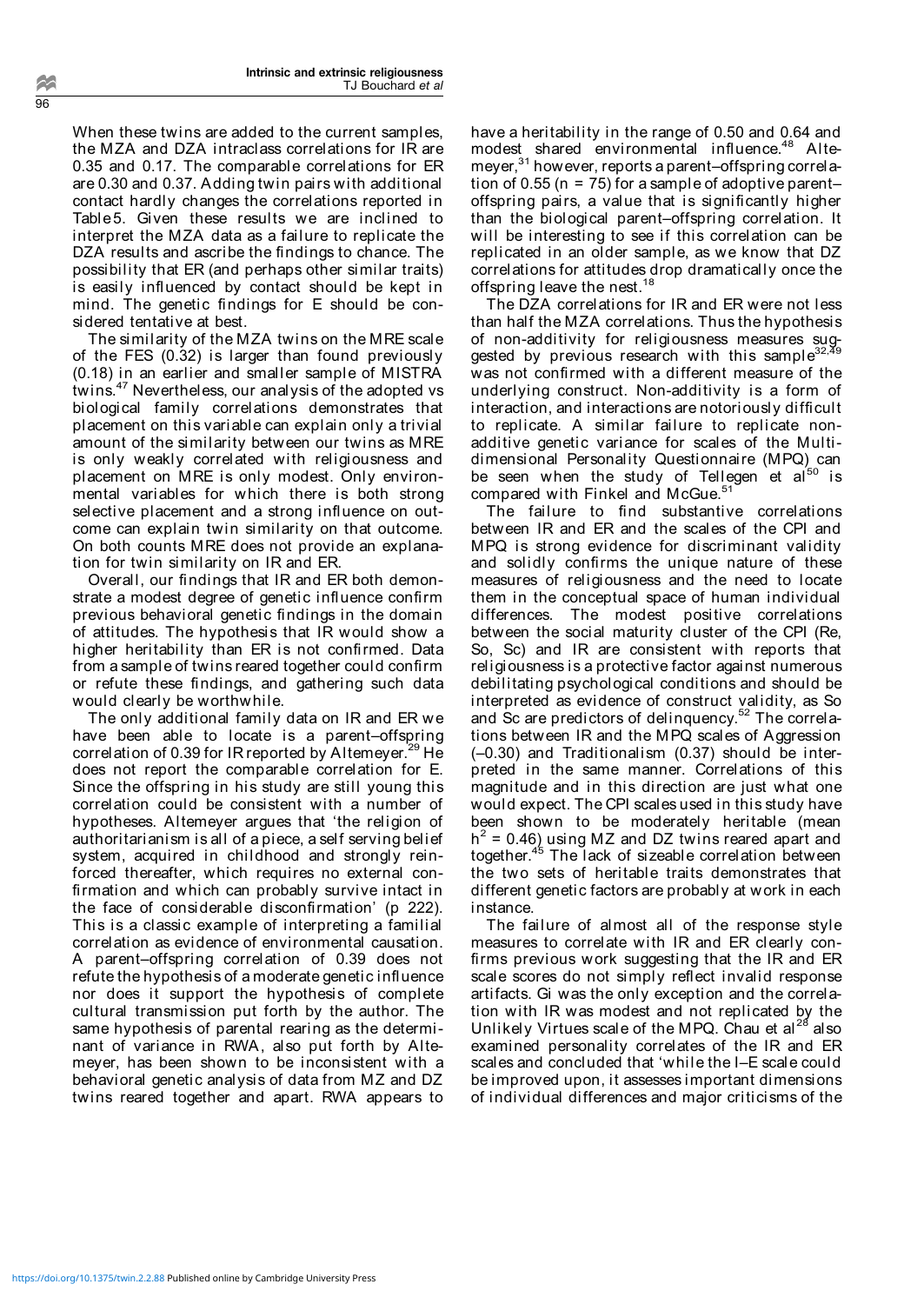scale are unsupported or only marginally supported in the data presented herein' (p 400). Our findings and those of Chau et al support Donahue's $23$  contention that IR is a substantive construct of significant social relevance rather than simply a reflection of conformity, socially desirable responding or acquiescent response style. Our results, however, do not contribute much if anything to the construct validity of ER.

Religiousness is a positive predictor of physical health, $12$  a consistent predictor of drug non-involvement in adults<sup>13,53</sup> and adolescents,<sup>14</sup> is related in a complex manner to issues of prejudice and intolerance $23,24,29$  as well as mental health<sup>54</sup> and delinquency.<sup>23,55</sup> It is clearly an important construct, deserving of greater attention from social scientists than it has received to date.

#### Acknowledgements

This research has been supported by grants from The Seaver Institute, The Pioneer Fund, The University of Minnesota Graduate School, The Koch Charitable Foundation, The Spencer Foundation, The National Science Foundation (BNS-7926654), and the Harcourt Brace Jovanovich Publishing Co.

#### **References**

- 1 Wilson EO. On Human Nature. Harvard University Press: Cambridge, 1978.
- 2 Goodenough WH. Evolution of the human capacity for beliefs. Zygon 1993; 28: 5–27.
- 3 Maser JD, Gallup GG Jr. Theism as a by product of natural selection. J Religion 1990; 70: 515–532.
- 4 Barkow JH, Cosmides L, Tooby J. The Adapted Mind. Oxford University Press: Oxford, 1992.
- 5 Buss DM. Evolutionary Psychology: The New Science of the Mind. Allyn Bacon: Boston, 1999.
- 6 James W. Varieties of Religious Experience. Longman: New York, 1902.
- 7 James W. The Principles of Psychology. Holt: New York, 1890.
- 8 Allport GW. Personality: A Psychological Interpretation. Holt, Rinehardt & Winston: New York, 1937.
- 9 Ehrlichman H, Brody N. Personality Psychology: The Science of Individuality. Prentice Hall: Upper Saddle River, NJ, 1998.
- 10 Mathews G, Deary IJ. Personality Traits. Cambridge University Press: Cambridge, 1998.
- 11 Thomas DL, Carver C. Religion and adolescent social competence. In: Gullota TP, Adams GR, Montemayor R (eds). Developing Social Competence in Adolescence. Sage: Newbury Park, CA, 1990, pp 195–219.
- 12 Comstock GW, Partridge KB. Church attendance and health. J Chronic Dis 1972; 25: 665–672.
- 13 Gorsuch RL. Psychology of religion. In: Rosensweig MR, Porter LW (eds). Annu Rev Psychol 1988, pp 201–221.
- 14 Wallace JW, Williams DR. Religion and adolescent healthcompromising behavior. In: Schulenberg J, Maggs JL, Hurrelmann K (eds). Health Risks and Developmental Transitions during Adolescence. Cambridge University Press: New York, 1997, pp 444–468.
- 15 Meyers SM. An interactive model of religiosity inheritance: The importance of family context. Am Social Rev 1996; 61: 858–866.
- 16 Plomin R. Nature and nurture. Brooks/Cole: Pacific Grove, Ca., 1990.
- 17 Cohen D. Stranger in the Nest. Wiley: New York, 1999.
- 18 Eaves L, Martin N, Heath A, Schieken R, Meyer J, Silberg J, Neale M, Corey L. Age changes in the causes of individual differences in conservativism. Behav Genet 1997; 27: 121–124.
- 19 Wilson EO. Integrated science and the coming century of the environment. Science 1998; 279: 2048–2049.
- 20 D'Onofrio BM, Eaves LJ, Murrelle L, Maes HH, Spilka B. Understanding biological and social influences on religious affiliation, attitudes and behaviors: A behavior–genetic perspective. J Personality (in press).
- 21 Lykken DT. Statistical significance in psychological research. Psychol Bull 1968; 70: 151–159.
- 22 Williams DR. The measurement of religion in epidemiologic studies. In: Levin JS (ed.). Religion in Aging and Health: Theoretical Foundations and Methodological Frontiers. Sage: Newbury Park, CA, 1994, pp 125–148.
- 23 Donahue MJ. Intrinsic and extrinsic religiousness: Review and meta-analysis. J Pers Soc Psychol 1985; 48: 400–419.
- 24 Allport GW, Ross JM. Personal religious orientation and prejudice. J Pers Soc Psychol 1967; 5: 432–443.
- 25 Rokeach M. The Nature of Values. Free Press: New York, 1973.
- 26 Gorsuch RL, Venable GD. Development of an 'Age Universal' I–E scale. J Sci Study Religion 1983; 22: 181–187.
- 27 Allport GW, Vernon PE, Lindzey G. Manual for the Study of Values (3rd edn). Houghton Mifflin: Boston, 1960.
- 28 Chau LL, Johnson RC, Bowers JK, Darvill TJ, Danko GP. Intrinsic and extrinsic religiosity as related to conscience, adjustment, and altruism. Pers Individ Diff 1990; 11: 397–400.
- 29 Altemeyer B. Enemies of Freedom. Jossey-Bass: San Francisco, 1988.
- 30 Hutchinson GT, Patock-Peckham JA, Cheong JW, Nagoshi CT. Personality predictors of religious orientation among Protestant, Catholic, and non-religious college students. Pers Individ Diff 1998; 24: 145–151.
- 31 Altemeyer R. The Authoritarian Spector. Harvard University Press: Cambridge, MA, 1996.
- 32 Waller NG, Kojetin BA, Bouchard TJJr, Lykken DT, Tellegen A. Genetic and environmental influences on religious interests, attitudes, and values: A study of twins reared apart and together. Psychol Sci 1990; 1: 1–5.
- 33 Bouchard TJ Jr, Lykken DT, McGue M, Segal NL, Tellegen A. Sources of human psychological differences: The Minnesota study of twins reared apart. Science 1990; 250: 223–228.
- 34 Segal NL. Entwined Lives: Twins and what they tell us about Human Behavior. Dutton: New York, 1999.
- 35 Lykken DT, McGue M, Tellegen A. Recruitment bias in twin research: The rule of two thirds reconsidered. Behav Genet 1987; 17: 343–362.
- 36 Gough HG. CPI Manual (3rd edn). Consulting Psychologists Press: Palo Alto CA, 1996.
- 37 Dahlstrom GW. The growth in acceptance of the MMPI. Prof Psychol Res Pract 1992; 23: 345–348.
- 38 Moos RH, Moos BS. Family Environment Scale: Manual (2nd edn). Consulting Psychologists Press: Palo Alto, CA, 1986.